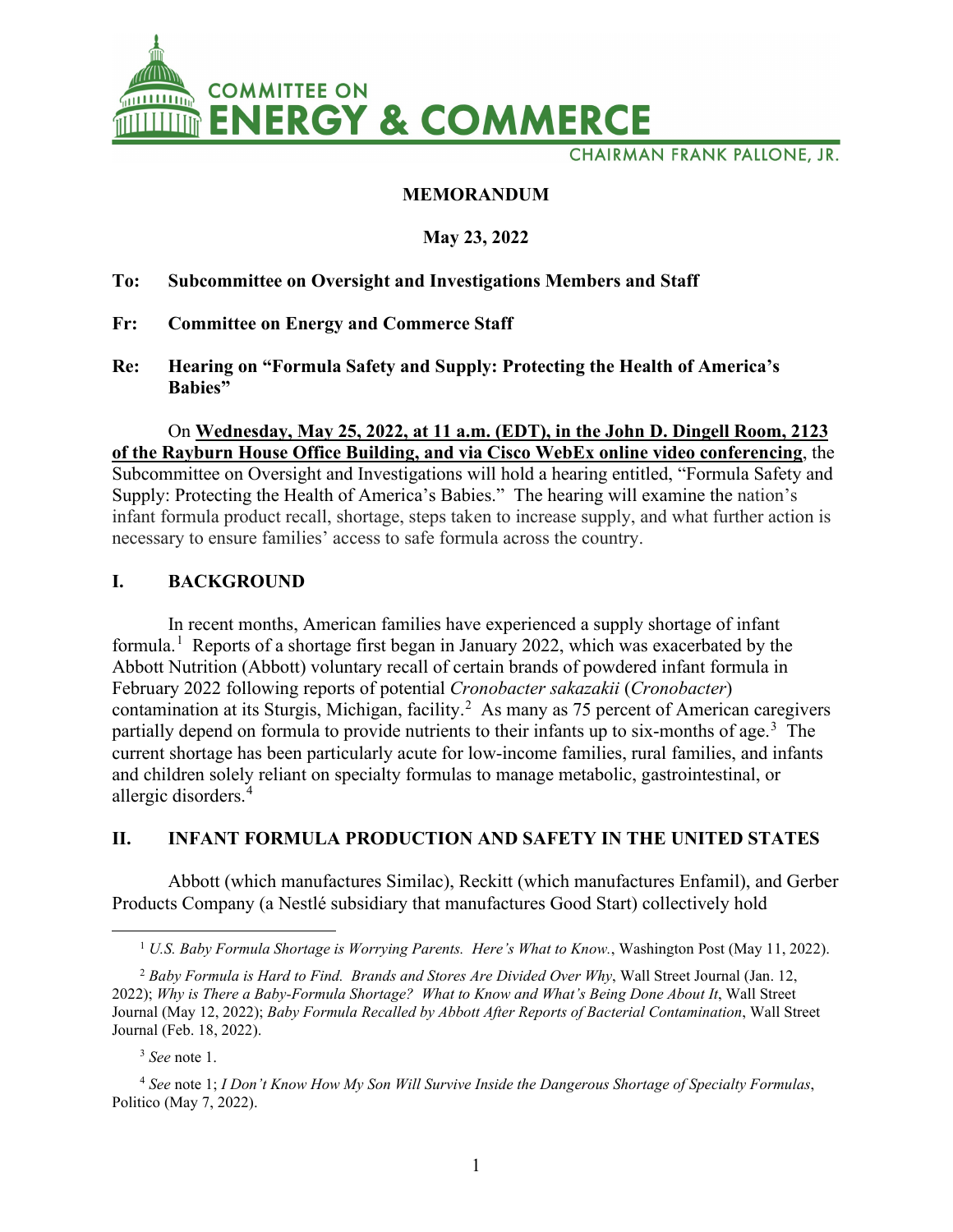approximately 95 percent of the domestic market for infant formula, with each company's pre-recall share estimated at 42, 38, and 1[5](#page-1-0) percent, respectively.<sup>5</sup> In total, these companies operate nine factories domestically, and Abbott operates an additional plant in Ireland that is registered with the Food and Drug Administration (FDA).<sup>[6](#page-1-1)</sup> These companies collectively distribute more than half of their products to Special Supplemental Nutrition Program for Women, Infants, and Children (WIC) agencies and the remainder to retailers, health care providers, and individual consumers. [7](#page-1-2)

Infant formula products marketed in the United States must meet stringent nutritional requirements and safety standards. <sup>[8](#page-1-3)</sup> FDA conducts annual inspections of all infant formula manufacturers in the United States, during which the agency samples infant formula for proper nutrient composition and assesses the safety of the production area.<sup>[9](#page-1-4)</sup> Internationally produced products must also meet FDA's nutritional and labeling requirements to be imported into the country. [10](#page-1-5)

# **III. ABBOTT'S INFANT FORMULA ASSOCIATED CRONOBACTER ILLNESSES, INVESTIGATION, AND RECALL**

Between September 20, 2021, and February 17, 2022, FDA and the Centers for Disease Control and Prevention (CDC) received four reports of infant illness related to potential *Cronobacter* infection after consuming infant formula products manufactured at Abbott's Sturgis, Michigan, facility.<sup>11</sup> Unlike other foodborne illnesses, doctors and laboratories are not required to report cases of *Cronobacter* infection to their health departments, other than in

<span id="page-1-2"></span><sup>7</sup> Department of Agriculture, *Winner Takes (Almost) All: How WIC Affects the Infant Formula Market* (Sept. 1, 2011) (www.ers.usda.gov/amber-waves/2011/september/infant-formula-market/).

<span id="page-1-3"></span><sup>8</sup> Food and Drug Administration, *Guidance for Industry: Frequently Asked Questions About FDA's Regulation of Infant Formula* (Sept. 20, 2018) (www.fda.gov/regulatory-information/search-fda-guidance-documents/guidanceindustry-frequently-asked-questions-about-fdas-regulation-infant-formula); Food and Drug Administration, *Regulations and Information on the Manufacture and Distribution of Infant Formula* (Dec. 19, 2017) (https://www.fda.gov/food/infant-formula-guidance-documents-regulatory-information/regulations-and-informationmanufacture-and-distribution-infant-formula).

<span id="page-1-4"></span><sup>9</sup> Food and Drug Administration, *Compliance Program: Infant Formula Program – Imports and Domestic* (July 10, 2018) (www.fda.gov/media/71695/download).

<sup>10</sup> *What's Behind America's Shocking Baby Formula Shortage?*, The Atlantic (May 12, 2022).

<span id="page-1-0"></span><sup>5</sup> *Major U.S. Retailers Limit Infant Formula Purchases on Shortage*, Reuters (May 10, 2022); *The Baby Formula Crime Ring*, New York Times (May 2, 2018)*.*

<span id="page-1-1"></span><sup>6</sup> *Id.; Baby Formula is Hard to Find. Brands and Stores Are Divided Over Why*, Wall Street Journal (Jan. 12, 2022); Abbott Nutrition, *Abbott Provides Infant Formula Update* (Apr. 15, 2022) (press release); Mead Johnson Nutrition, *Manufacturing Facilities Company* (www.meadjohnson.com/map-category/manufacturing-facilities) (accessed May 13, 2022); Department of Energy, *Better Buildings, Gerber Products*  (https://betterbuildingssolutioncenter.energy.gov/partners/gerber-products-company) (accessed May 16, 2022).

<span id="page-1-6"></span><span id="page-1-5"></span><sup>11</sup> Food and Drug Administration, *FDA Investigation of Cronobacter Infections: Powdered Infant Formula* (www.fda.gov/food/outbreaks-foodborne-illness/fda-investigation-cronobacter-infections-powdered-infant-formulafebruary-2022) (accessed May 16, 2022).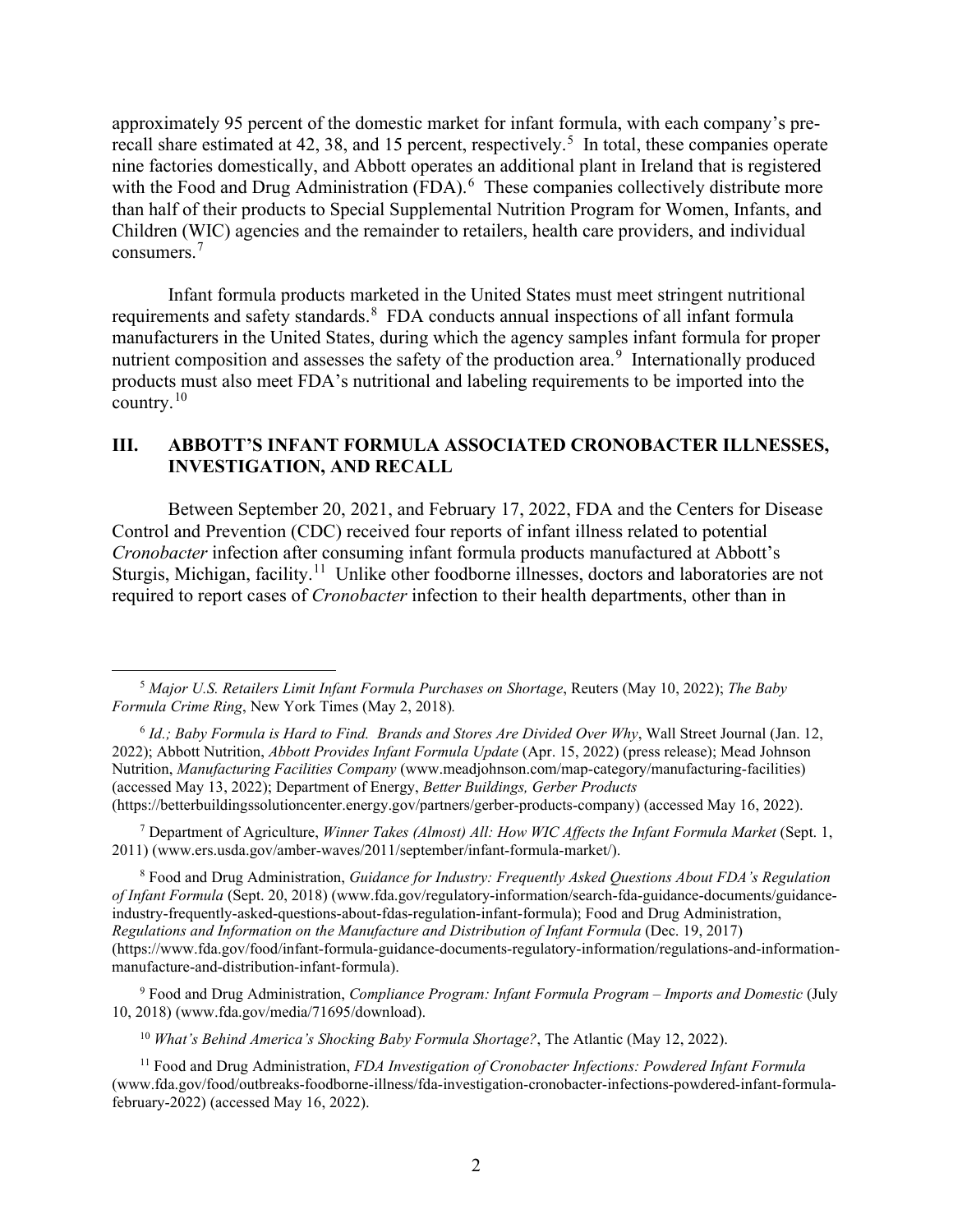Minnesota.<sup>[12](#page-2-0)</sup> As a result, FDA and CDC would not have become aware of such cases through normal reporting channels and must rely on consumer complaints and doctors' voluntary reports to learn about *Cronobacter* infections. In a previously scheduled, routine FDA inspection of the facility between September 20–24, 2021, FDA found objectionable conditions or practices and issued a decision of voluntary action indicated, leaving the decision of any corrective actions to the facility.[13](#page-2-1) The Sturgis facility is one of the country's biggest manufacturing facilities for infant formula, including specialty formula for children with certain metabolic or allergic conditions.[14](#page-2-2) 

FDA began an additional inspection on January 31, 2022, after receiving two additional reports of *Cronobacter* cases and a whistleblower report.[15](#page-2-3) FDA did not issue a public warning on the potential risk of contaminated infant formula until February 17, 2022, the same day that Abbott initiated a voluntary recall of powder infant formulas for its Similac, Alimentum, and EleCare brands.<sup>[16](#page-2-4)</sup> Abbott later expanded its recall to include its specialty formula for infants with impaired renal function.<sup>17</sup> FDA concluded its series of 24 visits to the Sturgis plant on March 18, 2022.<sup>18</sup> The agency found that the facility failed to establish processes to prevent formula contamination and to maintain surfaces that could lead to product contamination.<sup>[19](#page-2-7)</sup> FDA found *Cronobacter* in five environmental samples at the plant, but not in the product samples.<sup>[20](#page-2-8)</sup> None of the five strains found in the environmental samples matched the two patient samples CDC analyzed. $21$ 

<sup>14</sup> *Major U.S. Retailers Limit Infant Formula Purchases on Shortage*, Reuters (May 10, 2022).

<span id="page-2-3"></span><span id="page-2-2"></span><sup>15</sup> Food and Drug Administration, *Form FDA 483: Inspectional Observations* (Mar. 18, 2022) (www.fda.gov/media/157073/download); *Whistleblower Warns FDA About Formula Plant Months Before Baby Deaths*, Politico (Apr. 28, 2022).

<span id="page-2-4"></span><sup>16</sup> Food and Drug Administration, *FDA Warns Consumers Not to Use Certain Powdered Infant Formula Produced in Abbott Nutrition's Facility in Sturgis, Michigan* (Feb. 17, 2022) (press release); Abbott, *Recall Notice: U.S. / Puerto Rico* (Feb. 17, 2022) (press release).

<sup>17</sup> Abbott, *Recall Notice: U.S. / Puerto Rico* (Feb. 28, 2022) (press release).

<span id="page-2-6"></span><span id="page-2-5"></span><sup>18</sup> Food and Drug Administration, *Form FDA 483: Inspectional Observations* (Mar. 18, 2022) (www.fda.gov/media/157073/download).

<sup>19</sup> *Id*.

<span id="page-2-8"></span><span id="page-2-7"></span><sup>20</sup> Food and Drug Administration, *FDA Investigation of Cronobacter Infections: Powdered Infant Formula* (www.fda.gov/food/outbreaks-foodborne-illness/fda-investigation-cronobacter-infections-powdered-infant-formulafebruary-2022) (accessed May 12, 2022).

<span id="page-2-9"></span><sup>21</sup> Centers for Disease Control and Prevention, *Cronobacter and Powdered Infant Formula Investigation*  (www.cdc.gov/cronobacter/outbreaks/infant-formula.html) (accessed May 16, 2022).

<span id="page-2-0"></span><sup>12</sup> Centers for Disease Control and Prevention, *Cronobacter Frequently Asked Questions* (www.cdc.gov/cronobacter/technical.html) (accessed May 6, 2022).

<span id="page-2-1"></span><sup>13</sup> Food and Drug Administration, *Firm Profile: Abbott Laboratories dba Abbott Nutrition* (https://datadashboard.fda.gov/ora/firmprofile.htm?FEIi=1815692) (accessed May 12, 2022); Food and Drug Administration, *FMD86: Establishment Inspection Report Conclusions and Decisions* (Jan. 2014) (www.fda.gov/media/87643/download); *Michigan baby formula plant owner reaches deal with FDA to restart production*, The Detroit News (May 16, 2022).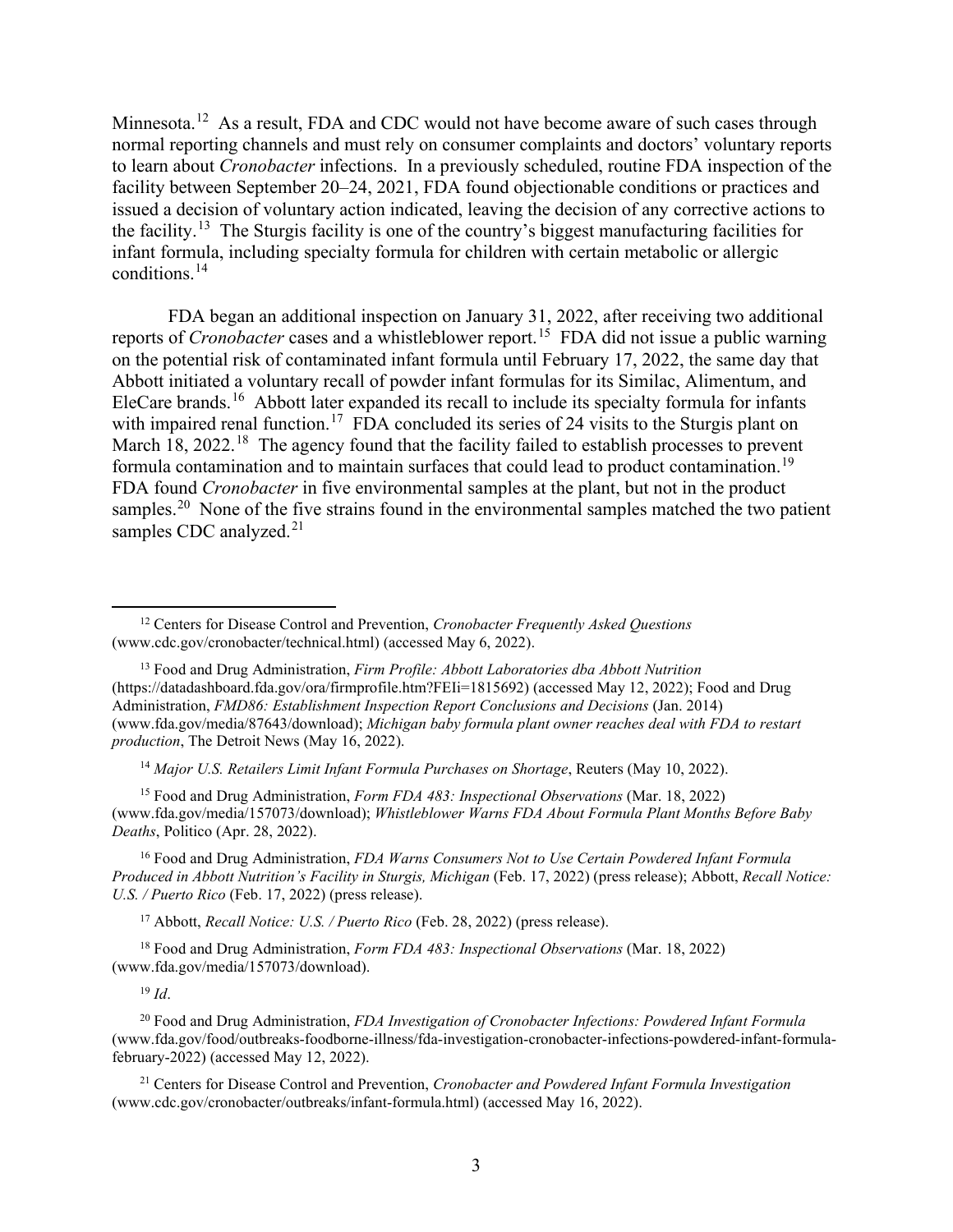## **IV. THE NATION'S FORMULA SHORTAGE**

The February 2022 Abbott recall and subsequent decreased availability of Similac, Alimentum, and EleCare brands exacerbated prior infant formula shortages due to the coronavirus disease of 2019 (COVID-19) pandemic-related supply-chain challenges.<sup>[22](#page-3-0)</sup> While methods of assessing stock supply vary, according to Datasembly, which relies on the variety of stock-keeping units (SKUs) available to determine an out-of-stock (OOS) rate, in the first half of 2021, the infant formula OOS rate was relatively stable at two to eight percent, but increased to [23](#page-3-1) percent by January 2022.<sup>23</sup> By May 8, 2022, 43 percent of infant formula SKUs were sold out at major retailers across the country.<sup>24</sup> Surveys measuring the OOS rate based on rates of purchase estimated the OOS rate at 21 percent by the end of that same week.<sup>25</sup>

Several of the raw materials used in formula production (such as milk and vegetable oil) and in packaging final products (such as plastic and tin) have experienced supply chain disruptions in recent months.<sup>26</sup> Price spikes in raw materials due to global conflicts, labor shortages, and transportation and logistics challenges are also contributing factors in the current shortage.<sup>[27](#page-3-5)</sup> Further, panic-buying has contributed to the shortage in recent weeks, collectively leading to rationing of infant formula sales by some stores, higher prices, and scams.<sup>[28](#page-3-6)</sup>

Other reporting points to WIC's exclusive contracting mechanism, international import taxes and restrictions, and existing health and safety regulations as contributing factors to the limited domestic manufacturing base.<sup>[29](#page-3-7)</sup> Inconsistent consumer demand for infant formula during the pandemic —influenced by such factors as workforce participation, fertility rates, availability of disposable income, and consumer preferences—has made it difficult for manufacturers to plan production schedules.[30](#page-3-8) Although formula sales skyrocketed as consumers stockpiled necessities

<span id="page-3-3"></span><sup>25</sup> IRI (@iriworldwide), Twitter (May 13, 2022, 5:55 PM) (https://twitter.com/iriworldwide/status/1525233244538605569).

<span id="page-3-4"></span><sup>26</sup> *See, e.g.*, *Baby Formula is Hard to Find. Brands and Stores Are Divided Over Why*, Wall Street Journal (Jan. 12, 2022); *Russia Bans Sunflower Seed Exports, Imposes Quota on Sunoil*, Reuters (Mar. 31, 2022); *Vegetable Oil Prices Soar, Far Outstripping Other Food Inflation*, Washington Post (May 11, 2022); Department of Agriculture, *Daily Market News at a Glance: Week of May 9 -13* (www.ams.usda.gov/mnreports/dywweeklyreport.pdf) (accessed May 13, 2022); Coriolis Research, *Understanding the Infant Formula Value Chain* (Jan. 2014).

<span id="page-3-5"></span><sup>27</sup> *See, e.g.*, Infant Nutrition Council of America, *Infant Formula & Supply Chain*  (https://infantnutrition.org/parents-if-you-dont-have-the-baby-formula-you-need-heres-what-to-do/) (accessed May 12, 2022); *Russia Bans Sunflower Seed Exports, Imposes Quota on Sunoil*, Reuters (Mar. 31, 2022).

<span id="page-3-8"></span><span id="page-3-7"></span><span id="page-3-6"></span><sup>28</sup> *Baby Formula Shortage: What's Causing It?*, TIME (May 13, 2022); *A Baby Formula Shortage Leaves Desperate Parents Searching for Food*, New York Times (May 10, 2022).

<sup>29</sup> *See* note 7; *What's Behind America's Shocking Baby Formula Shortage?*, The Atlantic (May 12, 2022).

<sup>22</sup> *See* note 1; *What's Behind America's Shocking Baby Formula Shortage?*, The Atlantic (May 12, 2022).

<span id="page-3-1"></span><span id="page-3-0"></span><sup>23</sup> Datasembly, *Datasembly's Data Reveals 31% Out-of-Stock Rate in April 2022 for Baby Formula; Up 11% Compared to November 2021* (Apr. 14, 2022) (https://datasembly.com/news/out-of-stock-rate-in-april-2022/).

<span id="page-3-2"></span><sup>24</sup> Datasembly, *Datasembly Releases Latest Numbers on Baby Formula* (May 10, 2022) (https://datasembly.com/news/out-of-stock-rate-in-april-2022-copy/).

<sup>30</sup> *Id.*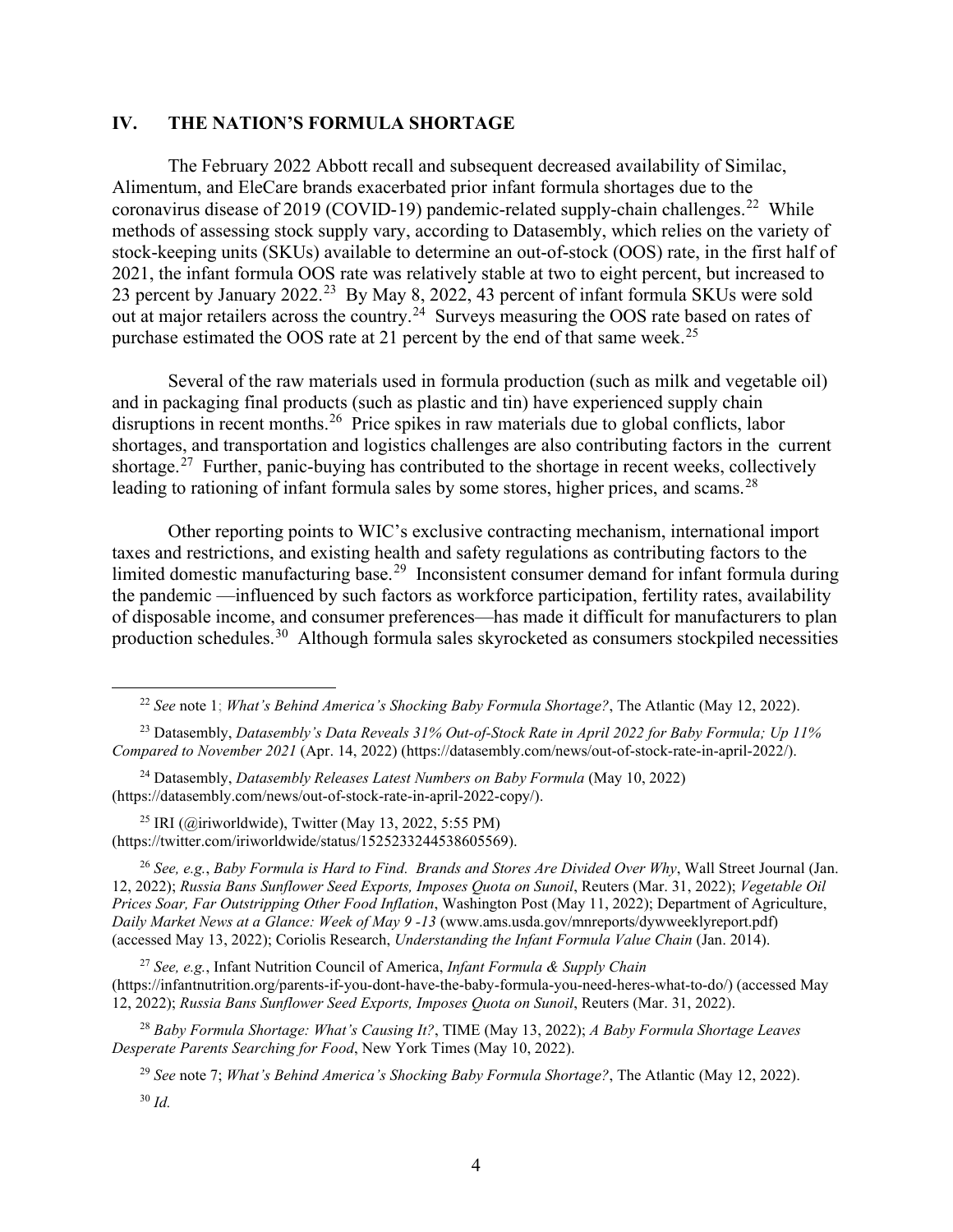in the early days of the pandemic, they subsequently fell as families consumed their supplies.<sup>[31](#page-4-0)</sup> The current shortage is concurrent with declining rates of breastfeeding, as well as a slight uptick in the birthrate following a significant national decline in births during the first year of the pandemic.<sup>[32](#page-4-1)</sup>

Since Abbott is the exclusive supplier for more than half of the WIC agencies nationwide, low-income parents and children have been disproportionately impacted by the infant formula recall.<sup>[33](#page-4-2)</sup> For some families, the inability to secure specialized formulas means having to go to the hospital to receive feeding through IV total parenteral nutrition (TPN).<sup>[34](#page-4-3)</sup> This not only presents additional health care access disparity and burden for families, but TPN itself requires a valve that is also in short supply and placed on an allocation plan by the manufacturer.[35](#page-4-4)

## **V. ACTION TO INCREASE FORMULA SUPPLY**

## **A. Federal Action**

On May 18, 2022, the House of Representatives passed a \$28 million emergency spending bill to help increase the U.S. supply of infant formula as well as a bill intended to protect the WIC program from future recalls and shortages.<sup>[36](#page-4-5)</sup> On the same day, President Biden invoked the Defense Production Act (DPA), requiring suppliers to direct needed resources to infant manufacturers, and launched "Operation Fly Formula" to expedite the importation of formula into the country and into stores.<sup>37</sup> Since then, two Operation Fly Formula missions have been approved to transport the equivalent of 1.5 million eight-ounce bottles of Gerber formula into the United States. [38](#page-4-7) On May 22, 2022, HHS Secretary Xavier Becerra authorized the first two DPA priority orders: the first for Abbott to secure raw materials including corn syrup and sugar and the second for Reckitt to acquire single-use products such as filters.<sup>[39](#page-4-8)</sup> These actions followed conversations on May 12, 2022, between President Biden, manufacturers, and retailers. The meeting led to the announcement of steps to increase supply without compromising safety, including cutting red tape to get infant formula onto shelves faster and calling on the Federal

<sup>35</sup> *Id*.

<sup>31</sup> *Id.*

<sup>32</sup> *What's Behind the Baby Formula Shortage*, National Review (May 9, 2022).

<sup>33</sup> *'Please Help': A Nationwide Baby Formula Shortage Worsens*, New York Times (May 11, 2022).

<span id="page-4-4"></span><span id="page-4-3"></span><span id="page-4-2"></span><span id="page-4-1"></span><span id="page-4-0"></span><sup>&</sup>lt;sup>34</sup> Letter from Mark Wietecha, Chief Executive Officer, Children's Hospital Association, to Robert M. Califf, M.D., Commissioner, Food and Drug Administration (May 10, 2022).

<sup>36</sup> *House Passes \$28m to Bolster FDA Amid Baby Formula Shortage*, Politico (May 18, 2022).

<span id="page-4-6"></span><span id="page-4-5"></span><sup>37</sup> The White House, *Fact Sheet: President Biden Announces New Actions to Address the Infant Formula Shortage* (May 18, 2022) (press release).

<span id="page-4-8"></span><span id="page-4-7"></span><sup>38</sup> The White House, *President Biden Announces First Two Infant Formula Defense Production Act Authorizations* (May 22, 2022) (press release).

<sup>39</sup> *Id.*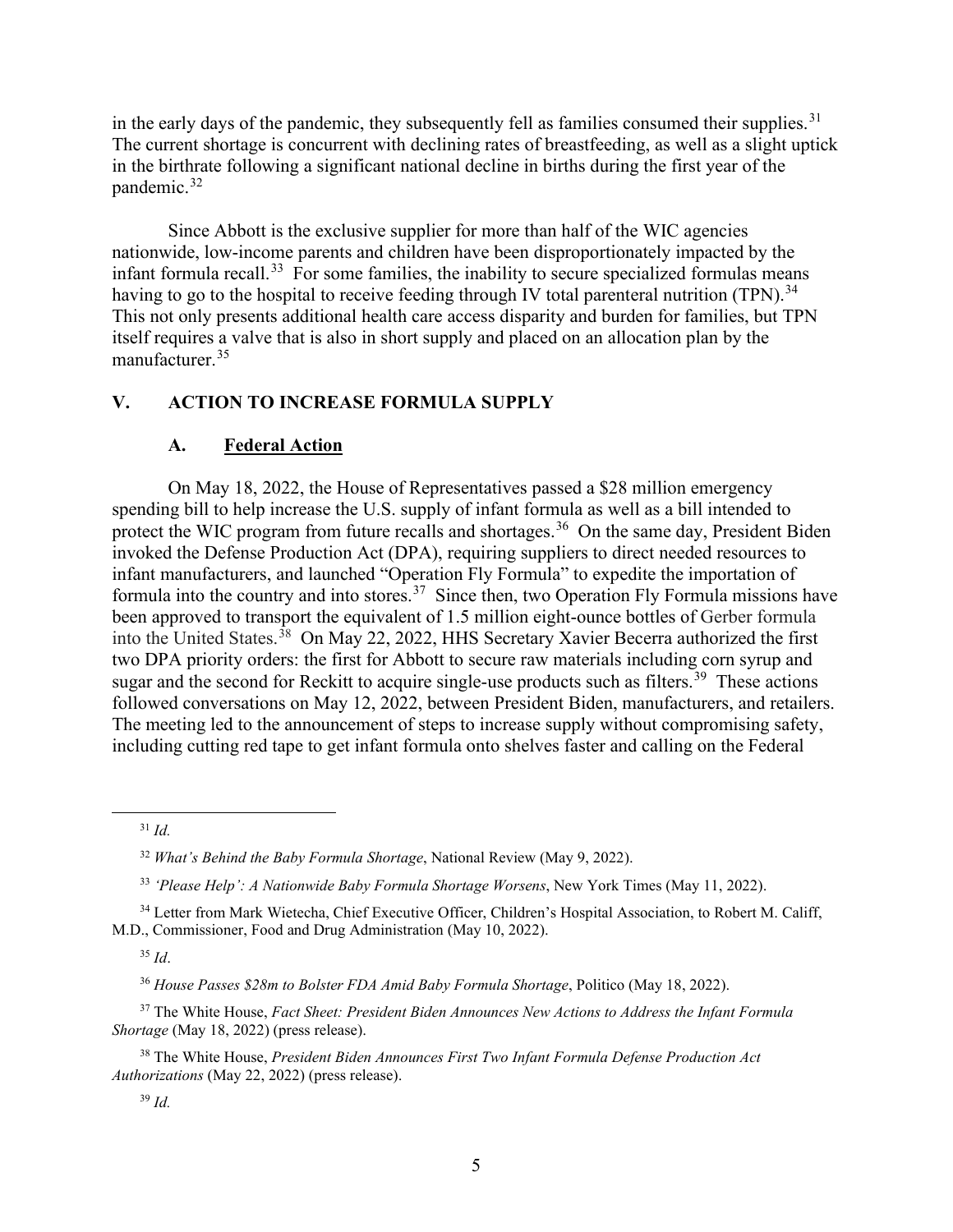Trade Commission and State Attorneys General to crack down on price gouging or unfair market practices.[40](#page-5-0)

On April 1, 2022, FDA established an incident management group to coordinate its work on the infant formula supply chain and food safety issues.<sup>[41](#page-5-1)</sup> FDA has been monitoring formula availability and compiling data on trends for in-stock rates at both national and regional levels to direct products to areas of greatest need.<sup>[42](#page-5-2)</sup> In addition, the agency has been working with Abbott to allow for the immediate release of specialty and metabolic formulas on a case-by-case basis.<sup>43</sup> FDA also has been meeting regularly with formula manufacturers to understand production capacity, expediting its review of manufacturing changes, streamlining its import entry review procedures, and using greater discretion in its review of minor labeling errors.<sup>[44](#page-5-4)</sup> Other agencies are engaged to help increase families' access to formula, such as the Department of Agriculture working with states to allow WIC recipients to use their benefits on a wider variety of products and relax requirements on formula capacity in retail outlets. [45](#page-5-5) 

On May 16, 2022, Abbott entered into a proposed consent decree with FDA for its Sturgis facility, under which it agreed to retain outside expert assistance to bring its facility into compliance with FDA laws and regulations, develop plans designed to reduce and control the risk of bacterial contamination, and be subject to periodic compliance evaluations. [46](#page-5-6) FDA also released guidance to help major manufacturers seek approval to safely import formula that is not currently being produced for the domestic market.[47](#page-5-7) In addition, FDA Commissioner Robert Califf announced that the agency plans to investigate the timeliness of its response to safety lapses at Abbott's Sturgis plant.<sup>[48](#page-5-8)</sup>

## **B. Manufacturer Action**

According to FDA, production expansion by Reckitt and Gerber has compensated for Abbot's lost production, with production in the last four weeks outpacing production in the four

<sup>43</sup> *See* note 36.

<sup>44</sup> *See* note 37.

<sup>45</sup> *See* note 35.

<sup>47</sup> *See* note 36.

<span id="page-5-0"></span><sup>40</sup> The White House, *Fact Sheet: President Biden Announces Additional Steps to Address Infant Formula Shortage* (May 12, 2022) (press release).

<span id="page-5-1"></span><sup>41</sup> Food and Drug Administration, *FDA Investigation of Cronobacter Infections: Powdered Infant Formula* (www.fda.gov/food/outbreaks-foodborne-illness/fda-investigation-cronobacter-infections-powdered-infant-formulafebruary-2022) (accessed May 17, 2022).

<span id="page-5-3"></span><span id="page-5-2"></span><sup>42</sup> Food and Drug Administration, *FDA Takes Important Steps to Improve Supply of Infant and Specialty Formula Products* (May 10, 2022) (press release).

<span id="page-5-8"></span><span id="page-5-7"></span><span id="page-5-6"></span><span id="page-5-5"></span><span id="page-5-4"></span><sup>46</sup> Department of Justice, *Justice Department Files Complaint and Proposed Consent Decree to Ensure Safety of Abbott Laboratories' Infant Formula* (May 16, 2022) (press release).

<sup>48</sup> *FDA to Investigate Delay in Baby Formula Plant Inspection, Commissioner Says*, CNBC (May 16, 2022).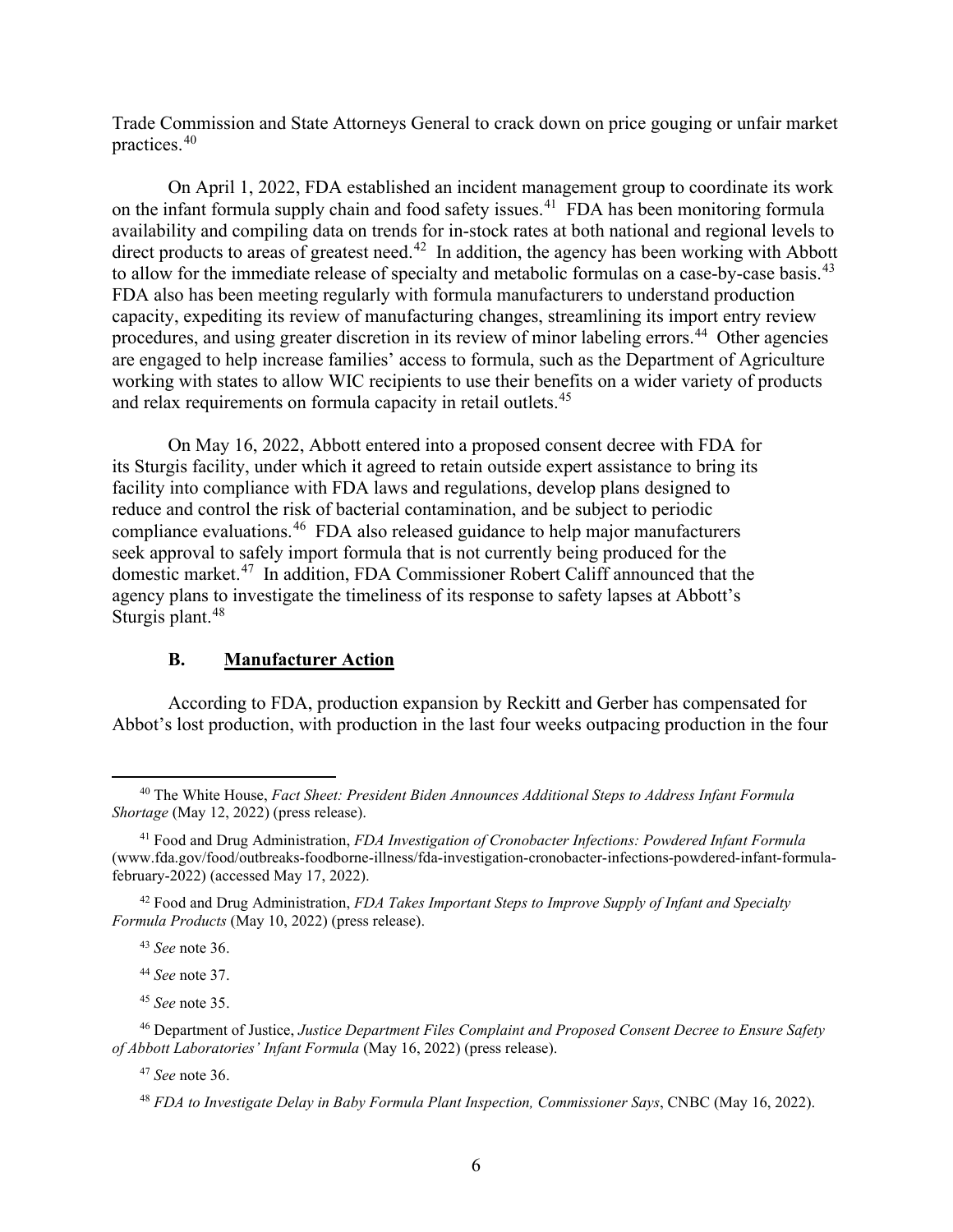weeks before the recall.<sup>49</sup> On March 22, 2022, Abbott announced efforts to increase production of Similac at its other manufacturing facilities in the United States, to import Similac from its Ireland plant, and to prioritize production of other liquid formulas.<sup>50</sup> On May 11, 2022, the company announced that it could restart its Sturgis plant within two weeks with FDA approval, which would put products onto shelves six to eight weeks later.<sup>[51](#page-6-2)</sup> Commissioner Califf has since echoed that the facility could be up and running by late May  $2022.^{52}$  $2022.^{52}$  $2022.^{52}$ 

#### **VI. WITNESSES**

The following witnesses have been invited to testify:

## **PANEL I**

**Robert M. Califf, M.D.** Commissioner Food and Drug Administration

#### **Frank Yiannas, M.P.H.**

Deputy Commissioner Food Policy and Response Food and Drug Administration

**Susan Mayne, Ph.D. Director** Center for Food Safety and Applied Nutrition Food and Drug Administration

#### **PANEL II**

**Christopher J. Calamari** President, U.S. and Canada Nutrition Senior Vice President Abbott

**Scott Fitz** Vice President Technical and Production Gerber Products Company

#### **Robert Cleveland**

<sup>51</sup> Abbott Nutrition, *Abbott Provides Infant Formula Update* (Mar. 11, 2022) (press release).

<sup>49</sup> *See* note 35.

<sup>50</sup> Abbott Nutrition, *Abbott Provides Infant Formula Update* (May 22, 2022) (press release).

<span id="page-6-3"></span><span id="page-6-2"></span><span id="page-6-1"></span><span id="page-6-0"></span><sup>52</sup> *FDA Chief: "Quite Likely" Abbott Baby Formula Plant Could Be Up and Running Again in Two Weeks*, The Hill (May 16, 2022).